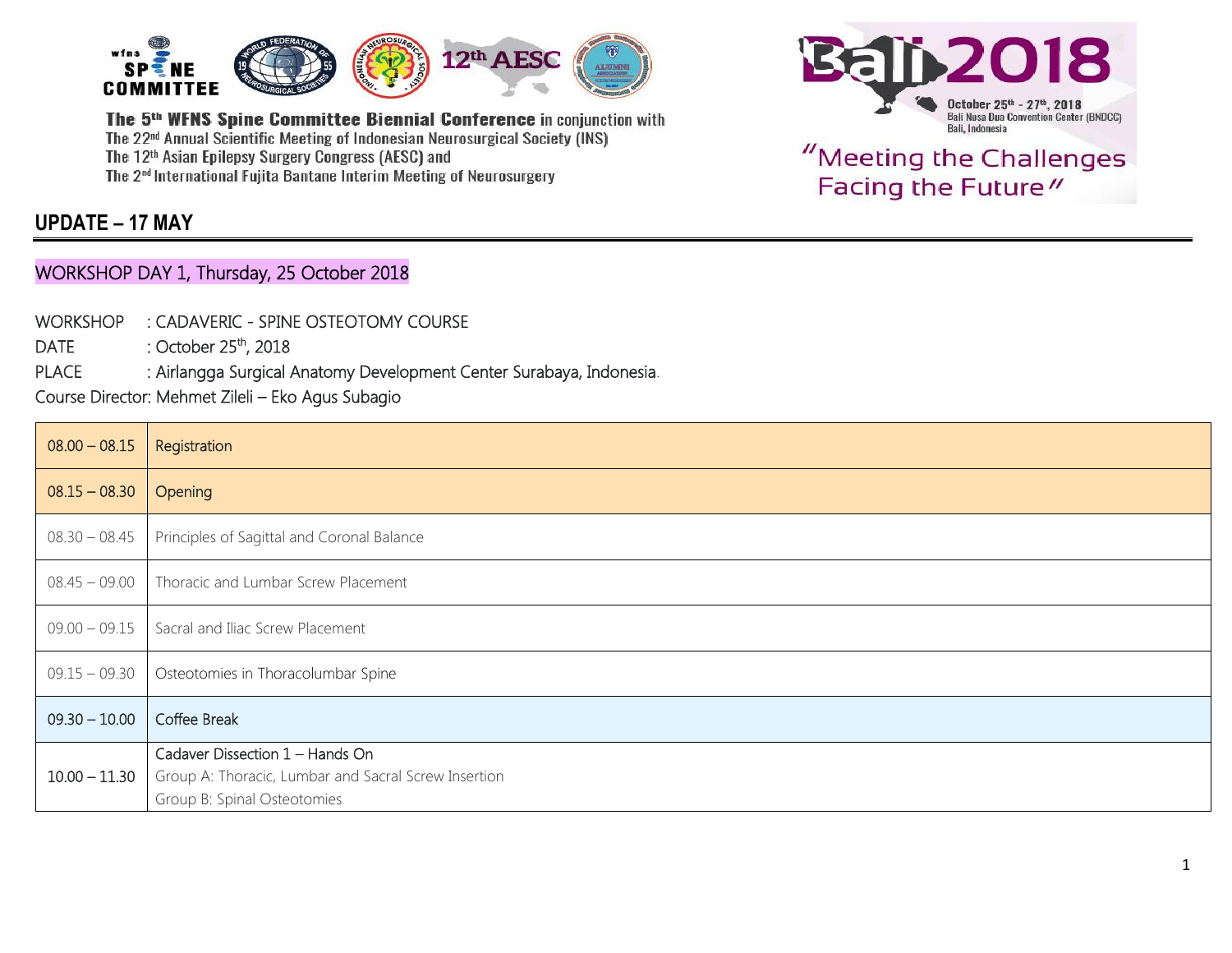





| $11.30 - 12.30$ | <b>Lunch Break</b>                                                                                  |
|-----------------|-----------------------------------------------------------------------------------------------------|
|                 | Cadaver Dissection 2 - Hands On                                                                     |
|                 | $12.30 - 15.00$ Group A: Spinal Osteotomies<br>Group B: Thoracic, Lumbar and Sacral Screw Insertion |
| $15.00 - 15.15$ | Closing                                                                                             |
|                 |                                                                                                     |
| 16.00           | Flight to Bali                                                                                      |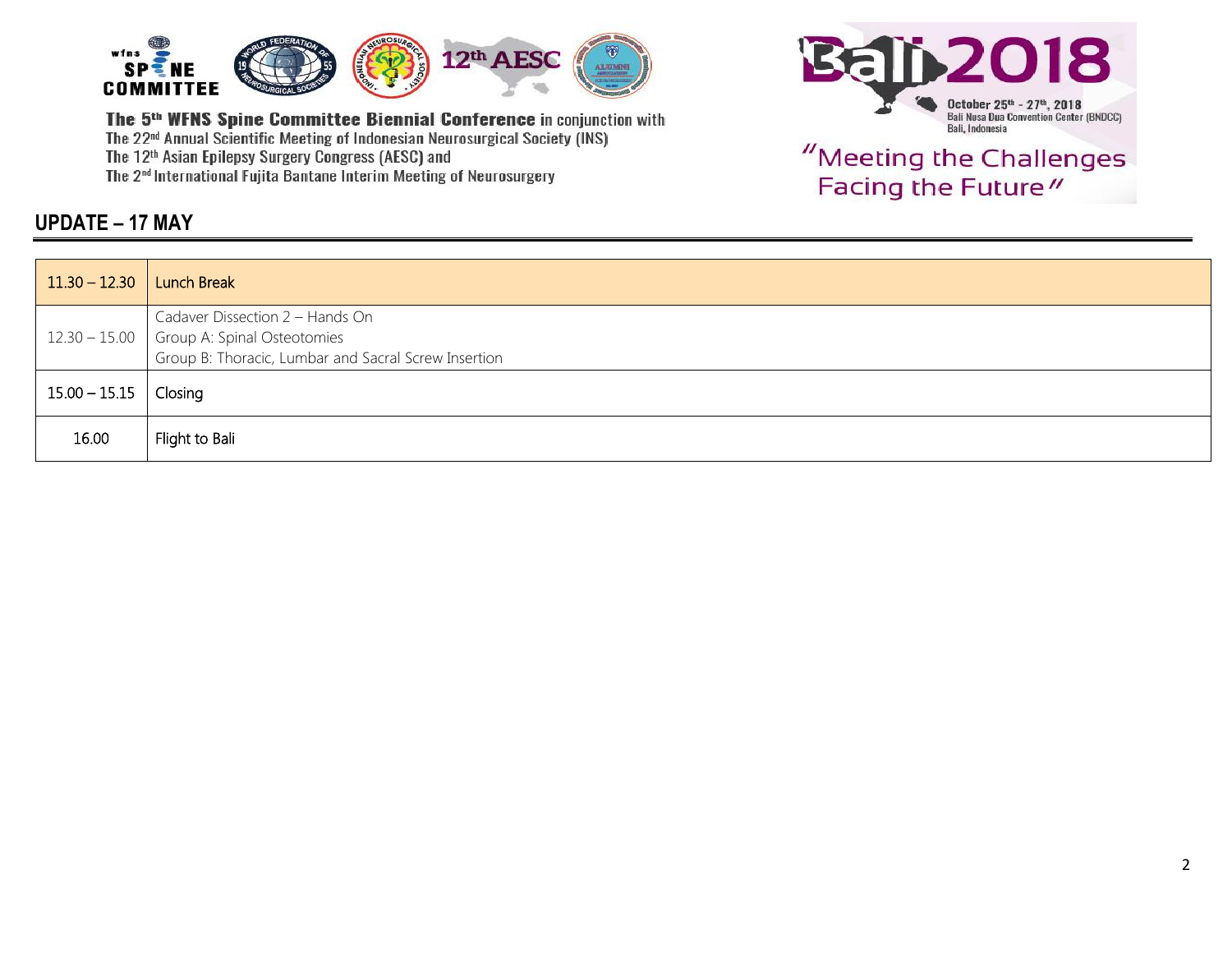



"Meeting the Challenges Facing the Future"

### **UPDATE – 17 MAY**

#### WORKSHOP : SPINAL PAIN AND BRAIN ENDOSCOPIC CADAVER DEMONSTRATION WORKSHOP

DATE : October 25<sup>th</sup>, 2018

PLACE : Department Of Anatomy, Sanglah Hospital Bali, Indonesia

Course Director: Alfred Sutrisno (Indonesia) & Sri Maliawan (Indonesia)

| $07.00 - 10.00$ | Re-registration                                     |
|-----------------|-----------------------------------------------------|
| $08.00 - 08.20$ | What is Lumbar Discogenic Pain                      |
|                 | Alfred Sutrisno Sim (Indonesia)                     |
| 08.20 - 08.40   | Lumbar Epiduroscopy                                 |
|                 | TBA (South Korea)                                   |
| 08.40 - 09.00   | Disc FX                                             |
|                 | Alfred Sutrisno Sim (Indonesia)                     |
| $09.00 - 09.30$ | Coffee Break                                        |
|                 | Demonstration of Lumbar Epiduroscopy                |
| $09.30 - 11.00$ | TBA                                                 |
| $11.00 - 12.30$ | Demonstration of Disc FX                            |
|                 | <b>TBA</b>                                          |
| $12.30 - 13.30$ | Lunch                                               |
|                 |                                                     |
| $13.30 - 15.00$ | Demonstration of Intraventricle Endoscopic Surgery  |
|                 | Sri Maliawan (Indonesia) & Arie Ibrahim (Indonesia) |
| $15.00 - 16.30$ | Demonstration of Transphenoidal Endoscopic Surgery  |
|                 | <b>TBA</b>                                          |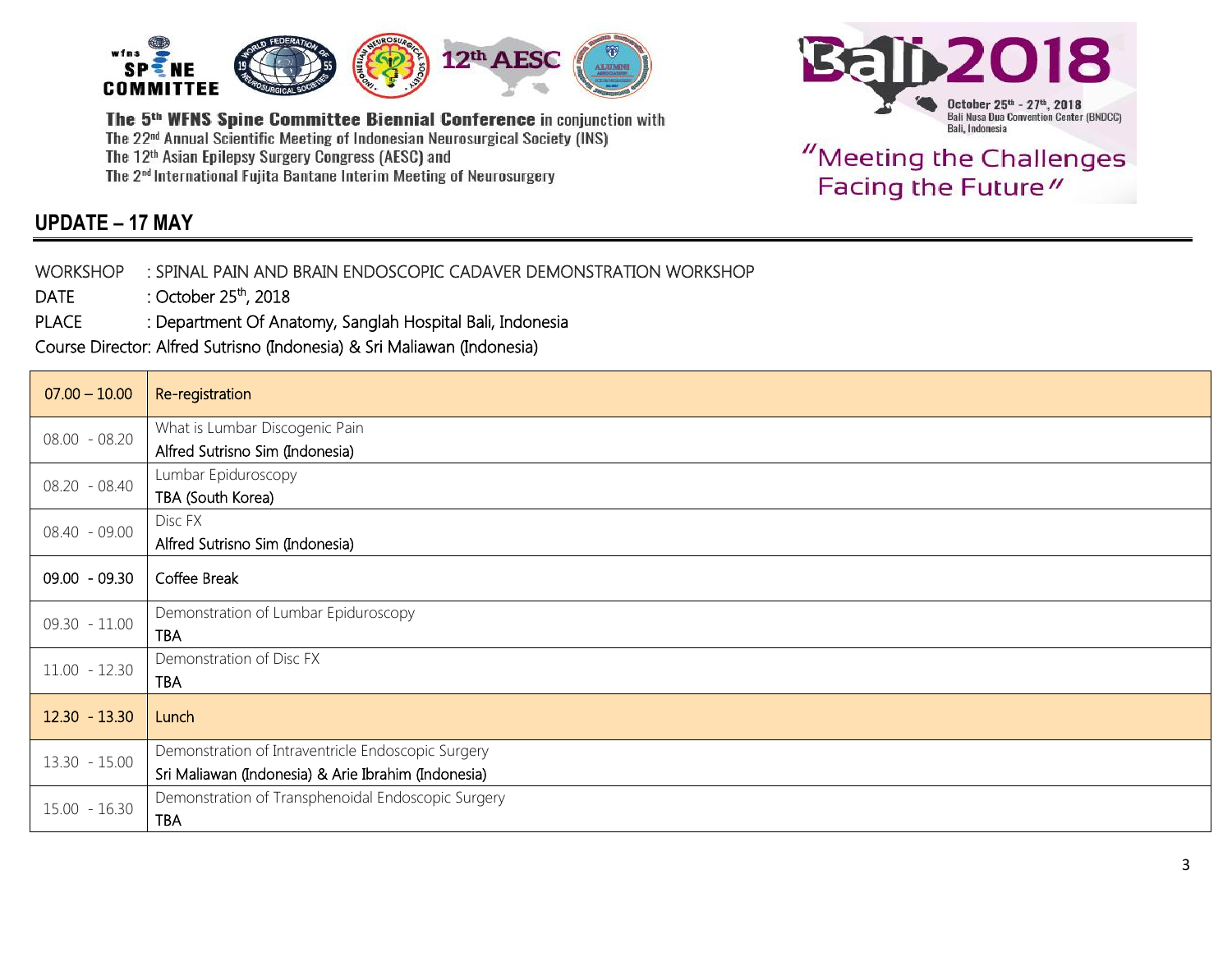

#### **UPDATE – 17 MAY**

#### Day 1, Thursday, 25 October 2018



| $07.00 - 10.00$ | Re-registration            |                            |                            |
|-----------------|----------------------------|----------------------------|----------------------------|
| $08.00 - 08.30$ | <b>Oral Presentation 1</b> | <b>Oral Presentation 2</b> | <b>Oral Presentation 3</b> |
| $08.30 - 09.30$ |                            |                            |                            |
| $09.30 - 10.00$ |                            |                            |                            |
| $10.00 - 11.00$ |                            |                            |                            |
| $11.00 - 12.00$ |                            |                            |                            |
| $12.00 - 13.00$ |                            |                            |                            |
| $13.00 - 14.00$ |                            |                            |                            |
| $14.00 - 15.00$ |                            |                            |                            |
| $15.00 - 16.00$ |                            |                            |                            |
| $16.00 - 16.30$ |                            |                            |                            |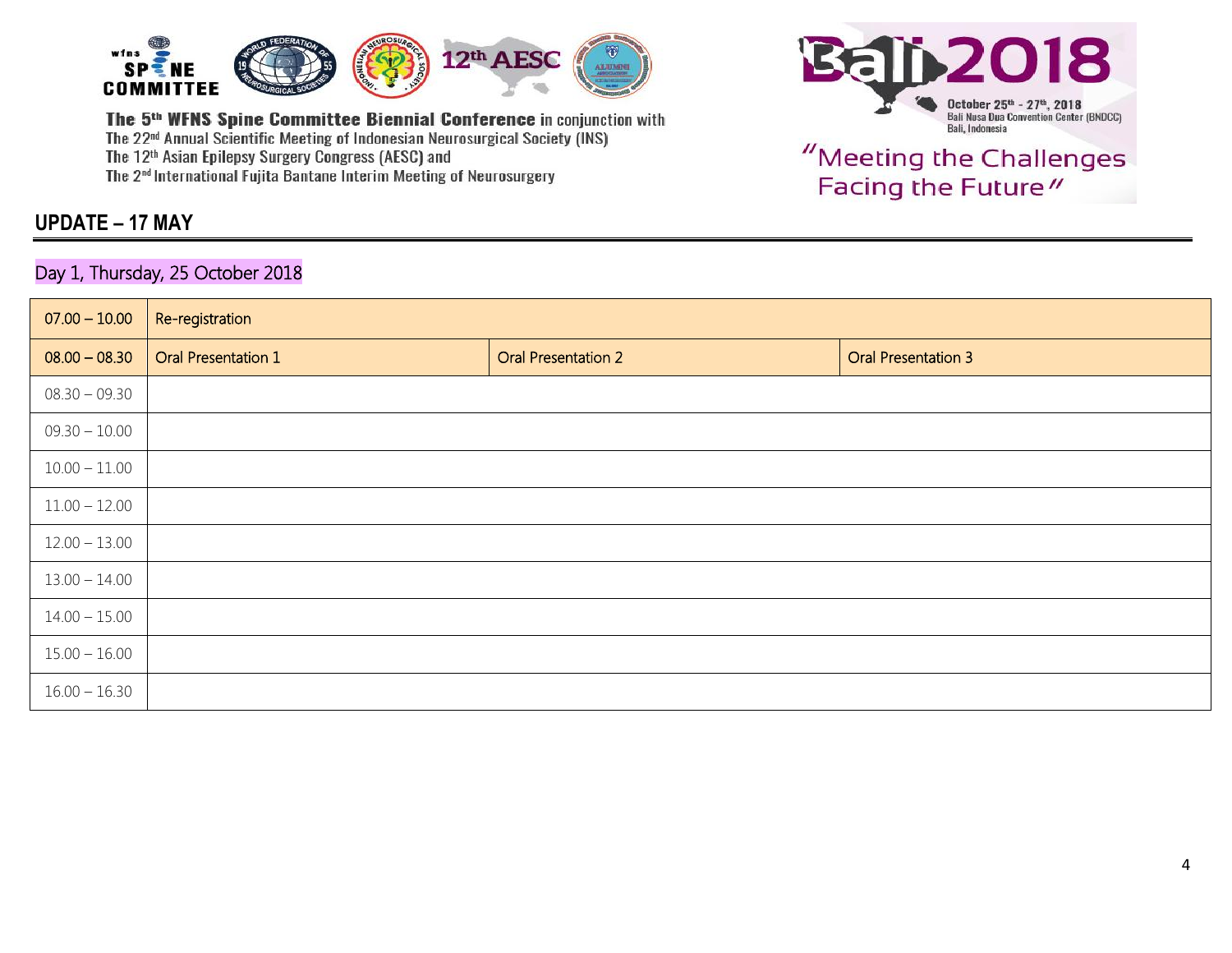

#### **UPDATE – 17 MAY**

#### Day 2, Friday, 26 October 2018



| 06.30           | Re-registration                                                   |                             |                                    |  |  |
|-----------------|-------------------------------------------------------------------|-----------------------------|------------------------------------|--|--|
|                 | Oral Presentation (Spine) 1                                       | Oral Presentation (Spine) 2 | <b>Oral Presentation (Spine) 3</b> |  |  |
| $07.00 - 08.00$ | Moderator:                                                        | Moderator:                  | Moderator:                         |  |  |
|                 | Room:                                                             | Room:                       | Room:                              |  |  |
|                 | Plenary Lecture 1                                                 |                             |                                    |  |  |
| $08.00 - 09.00$ | Moderator:                                                        |                             |                                    |  |  |
|                 | Room: NDH 3                                                       |                             |                                    |  |  |
| $08.00 - 08.15$ | TBA                                                               |                             |                                    |  |  |
|                 | Mehmet Zileli (Turkey)                                            |                             |                                    |  |  |
| $08.15 - 08.30$ | Posterior Decompression and Fusion for Spondylotic Myelopathy     |                             |                                    |  |  |
|                 | Oscar L. Alves (Portugal)                                         |                             |                                    |  |  |
| $08.30 - 08.45$ | Laminoplasty Techniques for Cervical Myelopathy and Radiculopathy |                             |                                    |  |  |
|                 | Junichi Mizuno (Japan)                                            |                             |                                    |  |  |
| $08.45 - 09.00$ | Spinal Cord Tumor                                                 |                             |                                    |  |  |
|                 | PS Ramani (India)                                                 |                             |                                    |  |  |
| $09.00 - 10.00$ | Opening Ceremony                                                  |                             |                                    |  |  |
| $09.00 - 09.10$ | TBA - KETUA IDI BALI                                              |                             |                                    |  |  |
| $10.00 - 10.30$ | <b>Coffee Break</b>                                               |                             |                                    |  |  |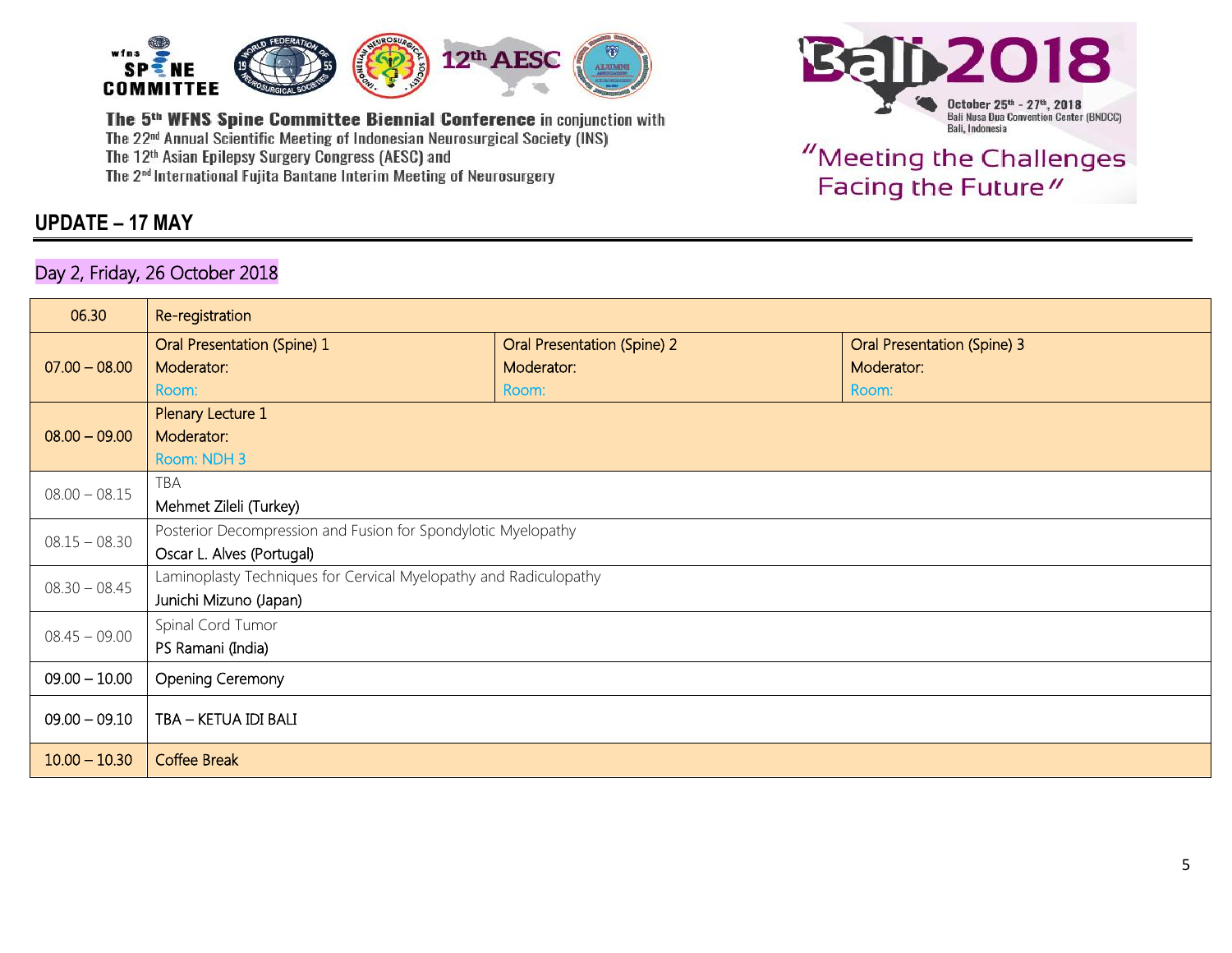



"Meeting the Challenges Facing the Future"

#### **UPDATE – 17 MAY**

| $10.30 - 11.30$ | Plenary Lecture 2<br>Moderator:<br>Room: NDH 3                                               |
|-----------------|----------------------------------------------------------------------------------------------|
| $10.30 - 10.45$ | Management of Metastatic Spinal Tumors and Compression Fractures<br>Scott C. Robertson (USA) |
| $10.45 - 11.00$ | Percutaneous Endoscopic Spinal Surgery; Possibility and Limitation<br>Yukoh Ohara (Japan)    |
| $11.00 - 11.15$ | Spine Tuberculosis<br>Djoko Riadi (Indonesia)                                                |
| $11.15 - 11.30$ | TBA<br>Jutty Parthiban (India)                                                               |
|                 |                                                                                              |
| $11.30 - 12.30$ | Lunch Symposium - Carl Zeiss<br>Moderator: Tjokorda GB. Mahadewa (Indonesia)<br>Room: NDH 3  |
| $11.30 - 11.50$ |                                                                                              |
| $11.50 - 12.10$ |                                                                                              |
| $12.10 - 12.30$ | Management of Brachial Plexus Injury<br>Tjokorda GB. Mahadewa (Indonesia)                    |
| $12.30 - 14.00$ | Friday Praying & Lunch Break                                                                 |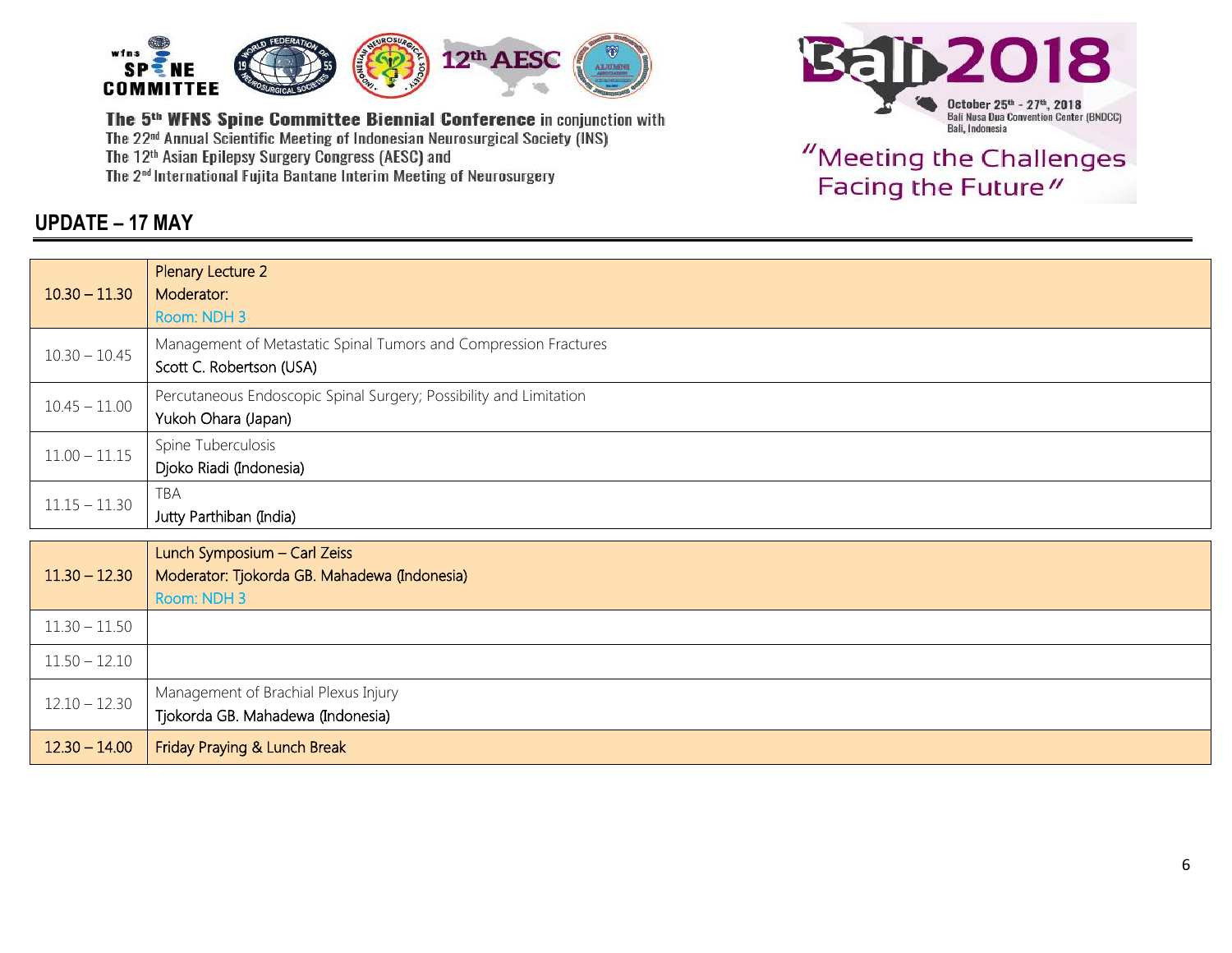

### **UPDATE – 17 MAY**



| $14.00 - 15.10$ | SS 1 - SPINE 1: CERVICAL<br><b>DEGENARTIVE</b><br>Moderator:<br>Room:                                  | SS 2 - SPINE 2: DEFORMITY<br>Moderator:<br>Room:                                                               | SS 3 - VASCULAR 1: ANEURYSM<br>Moderator:<br>Room:                                                                                            | $14.00 - 17.30$<br><b>INDONESIAN EPILEPSY SCHOOL</b>                                                               |  |
|-----------------|--------------------------------------------------------------------------------------------------------|----------------------------------------------------------------------------------------------------------------|-----------------------------------------------------------------------------------------------------------------------------------------------|--------------------------------------------------------------------------------------------------------------------|--|
| $14.00 - 14.10$ | Updates in Treatment of Cervical<br>Spondylosis and Spinal Stenosis<br>Ibet Marie Y. Sih (Philippines) | Lateral Approach for Stabilization<br>and Correction of Lumbar<br>Deformity<br>Junichi Mizuno (Japan)          | Minimally Invasive Strategies for<br>Cerebral Aneurysm Surgery<br>Yoko Kato (Japan)                                                           | Moderator:<br>Room:                                                                                                |  |
| $14.10 - 14.20$ | New Technique of Cervical<br>Laminoplasty for Cervical<br>Myelopathy<br>Se-Hoon Kim (South Korea)      | Correction and Fixation Surgery for<br>Adult Spine Deformity with<br>Osteoporosis<br>Yasuhiro Nakajima (Japan) | Transpetrosal Approach for Giant<br>Aneurysms in Posterior<br>Fossa~Microanatomy and Actual<br>Operative Procedures~<br>Kazumo Ohmori (Japan) | SESSION 1:<br>Drug Refractory Epilepsy, How do We Diagnose<br><b>DRE</b><br>Zainal Muttaqin (Indonesia)            |  |
| $14.20 - 14.30$ | Management of Anterior Cervical<br>Discectomy and Fusions<br>Complications<br>Scott C. Robertson (USA) | Surgery for Adult Degenerative<br>Scoliosis<br>Onur Yaman (Turkey)                                             | Treatment of Unusual Internal<br>Carotid Artery Aneurysms:<br>Clipping and Hybrid Method<br>Motohiro Morioka (Japan)                          | SESSION 2:<br>Managing Antiepileptic Drug, Starting,<br>Changing, and Stopping AED's<br>Diah Minawarti (Indonesia) |  |
| $14.30 - 14.40$ | Long-Term Follow-up of Cervical<br>Disc Herniation<br>George Dohrman (USA)                             | TBA<br>Abd-Elhafiz Eldien (Egypt)                                                                              | New Management and Strategy of<br>Cerebral Aneurysm by Feature in<br>Japan<br>Fusao Ikawa (Japan)                                             | SESSION 3:<br>Role of Multimodality Neuroimaging<br>Koji Iida (Japan)                                              |  |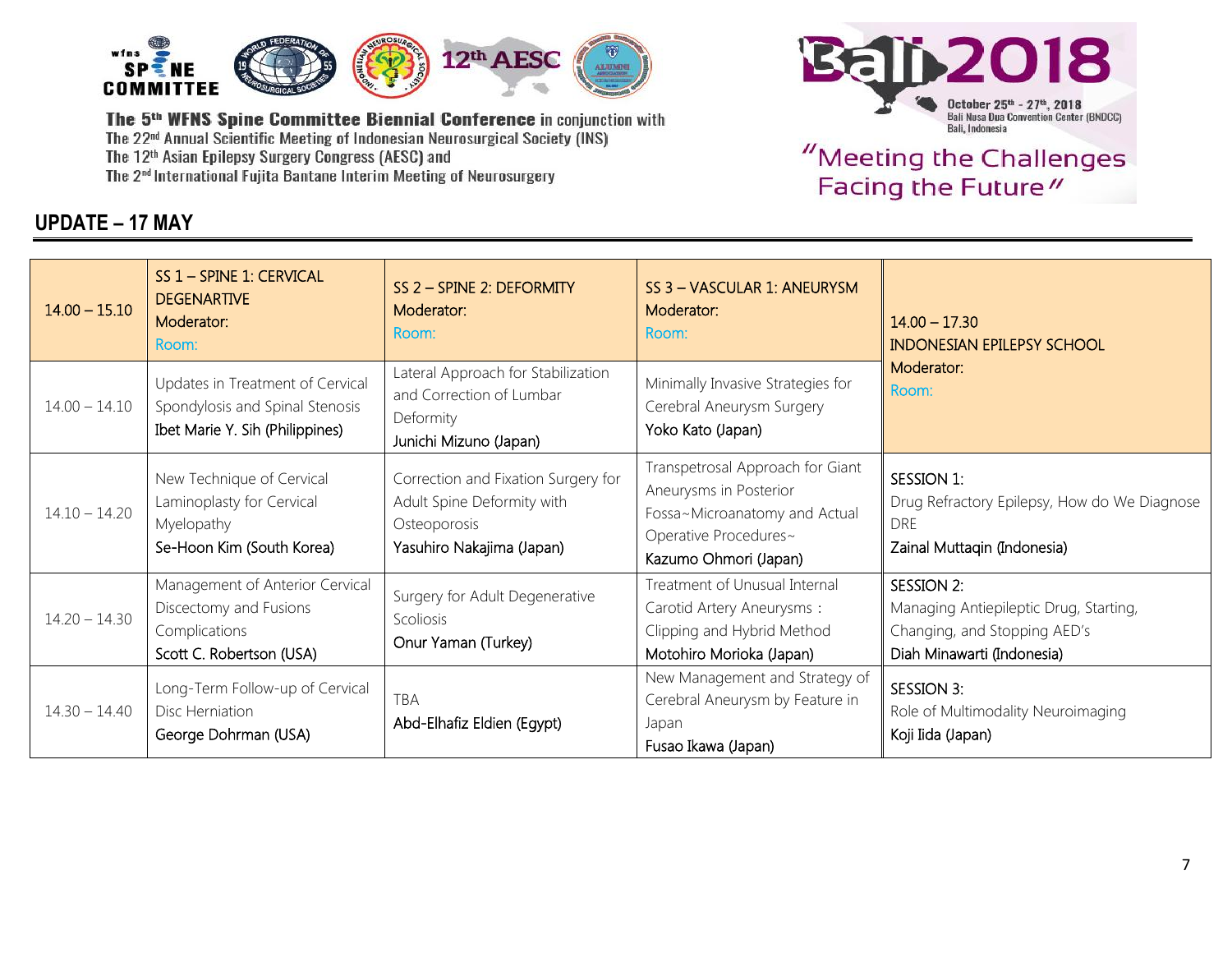

### **UPDATE – 17 MAY**



| $14.40 - 14.50$ | Treatment for Cervical OPLL<br>Nobuyuki Shimokawa (Japan)                                                                                              | Osteotomies for Spinal Deformities<br>Onur Yaman (Turkey)                                                                 | <b>TBA</b><br>Setyo Widi Nugroho (TBA)                                                            | <b>SESSION 4:</b><br>EEG and Semiology in Focal or Partial Seizures<br>M. Thohar Arifin (Indonesia) |
|-----------------|--------------------------------------------------------------------------------------------------------------------------------------------------------|---------------------------------------------------------------------------------------------------------------------------|---------------------------------------------------------------------------------------------------|-----------------------------------------------------------------------------------------------------|
| $14.50 - 15.00$ | <b>TBA</b><br>Agus Yunianto (Indonesia)                                                                                                                | Correction for Spine Deformity<br>Tjokorda Gde Bagus Mahadewa<br>(Indonesia)                                              | Dual Strategy Approach for<br>Minimally Invasive Aneurysm<br>Surgery<br>Asra Al Fauzi (Indonesia) | SESSION 5:<br>Candidates for Epilepsy Surgery<br>Ryosuke Hanaya (Japan)                             |
| $15.00 - 15.10$ | <b>Discussion</b>                                                                                                                                      | <b>Discussion</b>                                                                                                         | <b>Discussion</b>                                                                                 |                                                                                                     |
| $15.10 - 16.20$ | SS 4 - SPINE 3: MINIMAL<br><b>INVASIVE</b><br>Moderator:<br>Room:                                                                                      | SS 5 - SPINE 4: TUMOR<br>Moderator:<br>Room:                                                                              | $SS 6 - BRAIN 1$ : TUMOR<br>Moderator:<br>Room:                                                   |                                                                                                     |
| $15.10 - 15.20$ | Short and Mid-Term Follow-up in<br><b>PDS</b><br>PS Ramani (India)                                                                                     | Metastatic Spinal Cord<br>Compression Tumor in Cipto<br>Mangunkusumo General Hospital<br>Mohamad Saekhu (Indonesia)       | Pituitary Tumor, All Aspect from<br>Endoctinology to Surgery<br>Kazunori Arita (Japan)            | $17.00 - 18.00$<br><b>BUSINESS MEETING ASIAN EPILEPSY</b>                                           |
| $15.20 - 15.30$ | Accurate Placement of<br>Percutaneous Pedicle Screws<br>without the Use of<br>Neuronavigation/O-arm<br>Technology and Reduction-<br>fixation of Lumbar | Flip Osteoplastic Laminotomy Flap<br>for Excision of Long Segment Spinal<br>Tumours in Chilldren<br>Azmi Alias (Malaysia) | Surgical Urgency Grouping of<br>Pituitary Tumor Patients<br>Renindra Ananda Aman<br>(Indonesia)   | <b>CONGRESS SURGERY (AESC)</b><br>Room:                                                             |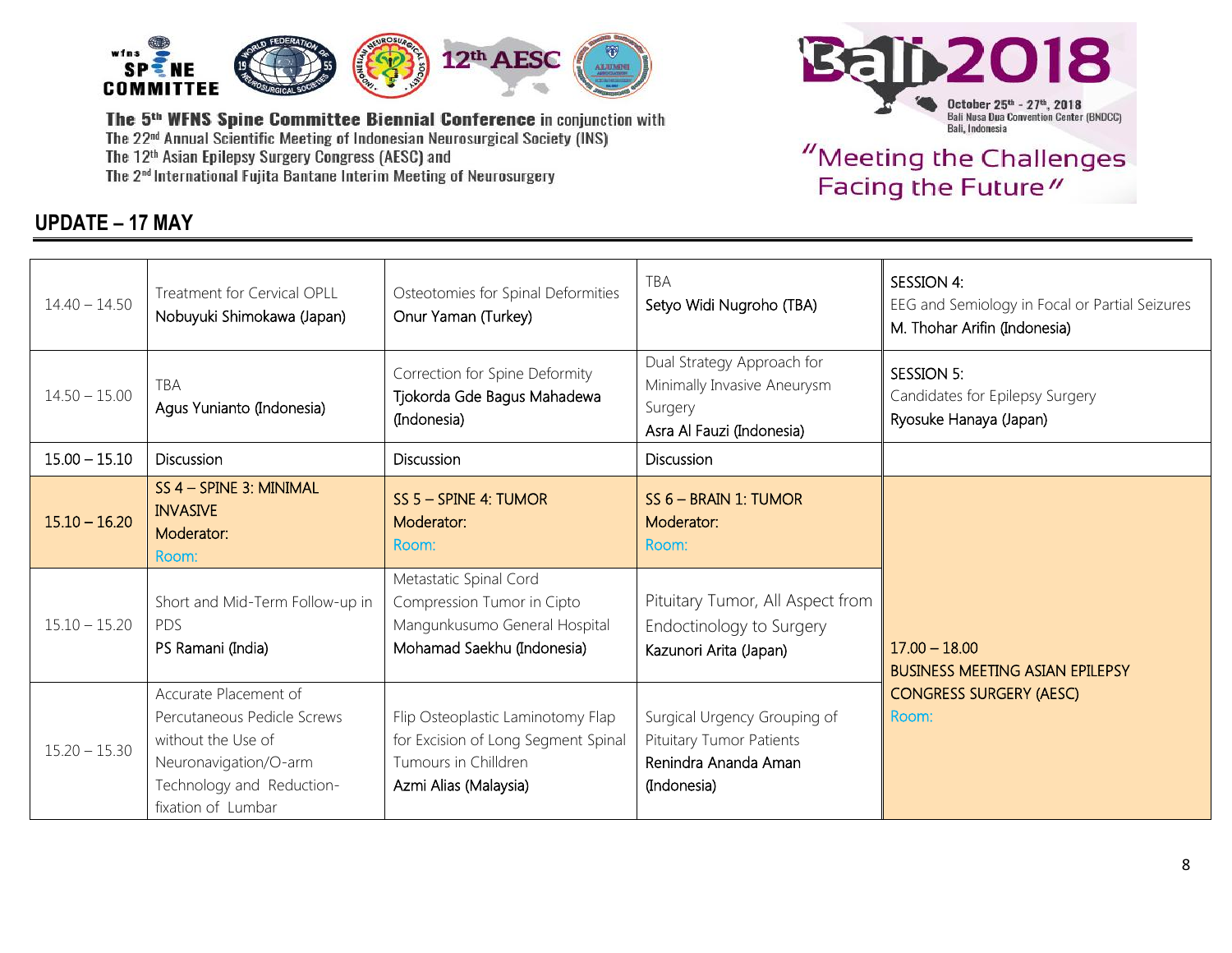

## **UPDATE – 17 MAY**



|                 | Spondylolisthesis by                                                                                                                                                 |                                                                                                                          |                                                                                                                                                                         |
|-----------------|----------------------------------------------------------------------------------------------------------------------------------------------------------------------|--------------------------------------------------------------------------------------------------------------------------|-------------------------------------------------------------------------------------------------------------------------------------------------------------------------|
|                 | Percutaneous Pedicle Screws and                                                                                                                                      |                                                                                                                          |                                                                                                                                                                         |
|                 | a Minimal Access approach                                                                                                                                            |                                                                                                                          |                                                                                                                                                                         |
|                 | Sujoy K. Sanyal (India)                                                                                                                                              |                                                                                                                          |                                                                                                                                                                         |
| $15.30 - 15.40$ | Manage Lumbar Discogenic Pain<br>by Disc FX<br>Alfred Sutrisno Lim (Indonesia)                                                                                       | Intramedulary Tumor<br>Julius July (Indonesia)                                                                           | Beyond the Pillars of Hercules: the<br>Navigation of the Cerebral<br>Aqueduct and the Fourth Ventricle<br>to Manage Intraventricular Blood<br>Clots and Arachnoid Cysts |
|                 |                                                                                                                                                                      |                                                                                                                          | Alberto Feletti (Italy)                                                                                                                                                 |
| $15.40 - 15.50$ | Transforaminal Epiduroscopic<br>Besivertebral Nerve Laser<br>Ablation (Tebla) for Chronic Back<br>Pain Combined with Modic<br>Change<br>Farid Yudhoyono (Indoenesia) | Surgery of Spinal Intramedullary<br>Tumors: Optimization of Surgical<br>Safety and Precision<br>Toshihiro Takami (Japan) | Treatment Strategy for Elderly<br>Meningioma<br>Fusao Ikawa (Japan)                                                                                                     |
| $15.50 - 16.00$ | Percutaneous Endoscopic Spine<br>Surgery-Our Challenges Facing<br>the Future<br>Yashuhiro Kitahama (Japan)                                                           | Minimally Invasive Surgery of Spine<br>Tumors<br>Ibet Marie Y. Sih (Philippines)                                         | <b>TBA</b><br>Djoko Widodo (Indonesia)                                                                                                                                  |
| $16.00 - 16.10$ | Low Cost Solution for Low Back<br>Pain Percutaneus Endoscopic<br>Lumbal Discectomy<br>Zainy Hamzah (Indonesia)                                                       | Multisegmental Diffuse Intradural<br>Extramedullary Spinal Tumor<br>Tommy A. Nazwar (Indonesia)                          | Central Nervous System<br>Hemangioblastomas: Clinical and<br>Surgical Management<br>Alberto Feletti (Italy)                                                             |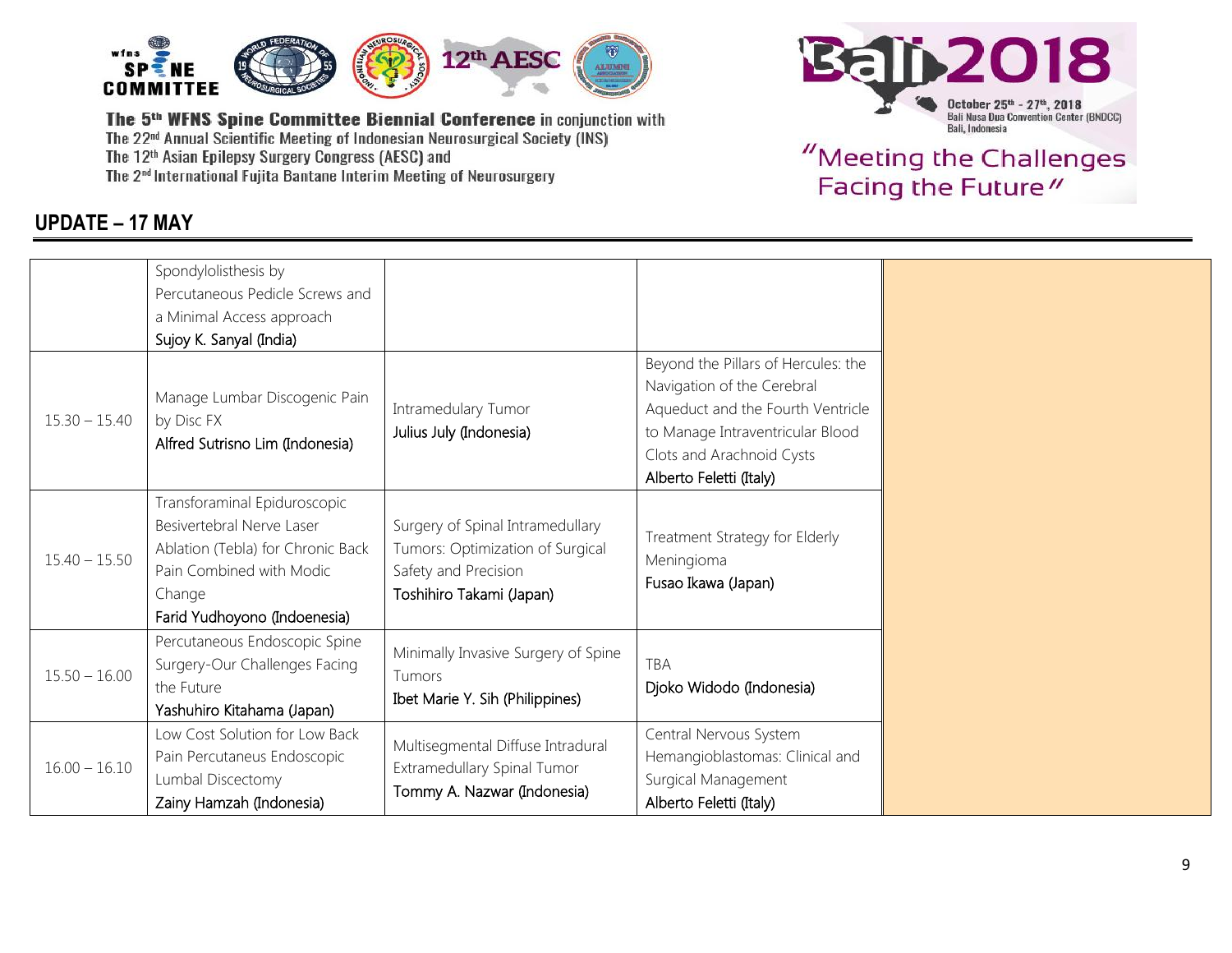





| $16.10 - 16.20$ | Discussion                                                                                             | Discussion                                                                                                                          | Discussion                                                                                                                                |
|-----------------|--------------------------------------------------------------------------------------------------------|-------------------------------------------------------------------------------------------------------------------------------------|-------------------------------------------------------------------------------------------------------------------------------------------|
| $16.20 - 17.30$ | SS 7 - SPINE 5: TRAUMA<br>Moderator:<br>Room:                                                          | SS 8 - BRAIN 2: TRAUMA<br>Moderator:<br>Room:                                                                                       | SS 9 - BRAIN 3: TECHNIQUE<br>Moderator:<br>Room:                                                                                          |
| $16.20 - 16.30$ | Complete Reduction of Cervical<br>Dislocations: A Biomechanical<br>Approach<br>Sujoy K. Sanyal (India) | Serum Levels of TNF-A, Il-10 and<br>TNF-A/ Il-10 Ratio on Traumatic<br>Brain Injury in Wistar Rats<br>Andi Asadul Islam (Indonesia) | Keyhole Concepts for Parasellar<br>Tumors and Cerebral Aneurysm<br>Kentaro Mori (Japan)                                                   |
| $16.30 - 16.40$ | Posterior Approach for Odontoid<br>Fracture Type 2<br>Yesaya Yunus (Indonesia)                         | Primary Neurosurgical Life Support<br>(PNLS): Effective Simulation Training<br>for Neurosurgical Management<br>Hisato Ikeda (Japan) | Pitfall Anterior Transpetrosal<br>(Kawase Approach) for Combine<br>Midle and Posterior Fossa Lession<br>Agung Budi Setiono (Indonesia)    |
| $16.40 - 16.50$ | Spinal Cord Injury<br>George Dohrman (USA)                                                             | Early Decompression or Late<br>Decompression for TBI Patient<br>Tedy Apriawan (Indonesia)                                           | Strategy Management of Anterior<br>Skull Base Maligmant Tumors<br>Nyoman Golden (Indonesia)                                               |
| $16.50 - 17.00$ | C0-C1-C2 Posterior Fixation<br>System<br>Oscar L. Alves (Portugal)                                     | <b>TBA</b><br>Hiroshi Okudera (Japan)                                                                                               | Awake Craniotomy<br>Selvy Oswari (Indonesia)                                                                                              |
| $17.00 - 17.10$ | Management of Brachial Plexus<br>Injury<br>Tjokorda Gde Bagus Mahadewa<br>(Indonesia)                  | <b>TBA</b>                                                                                                                          | A Technical Method of Extradural<br>Anterior Clinoidectomy.<br>~Microanatomy and Actual<br>Operative Procedures~<br>Kazumi Ohmori (Japan) |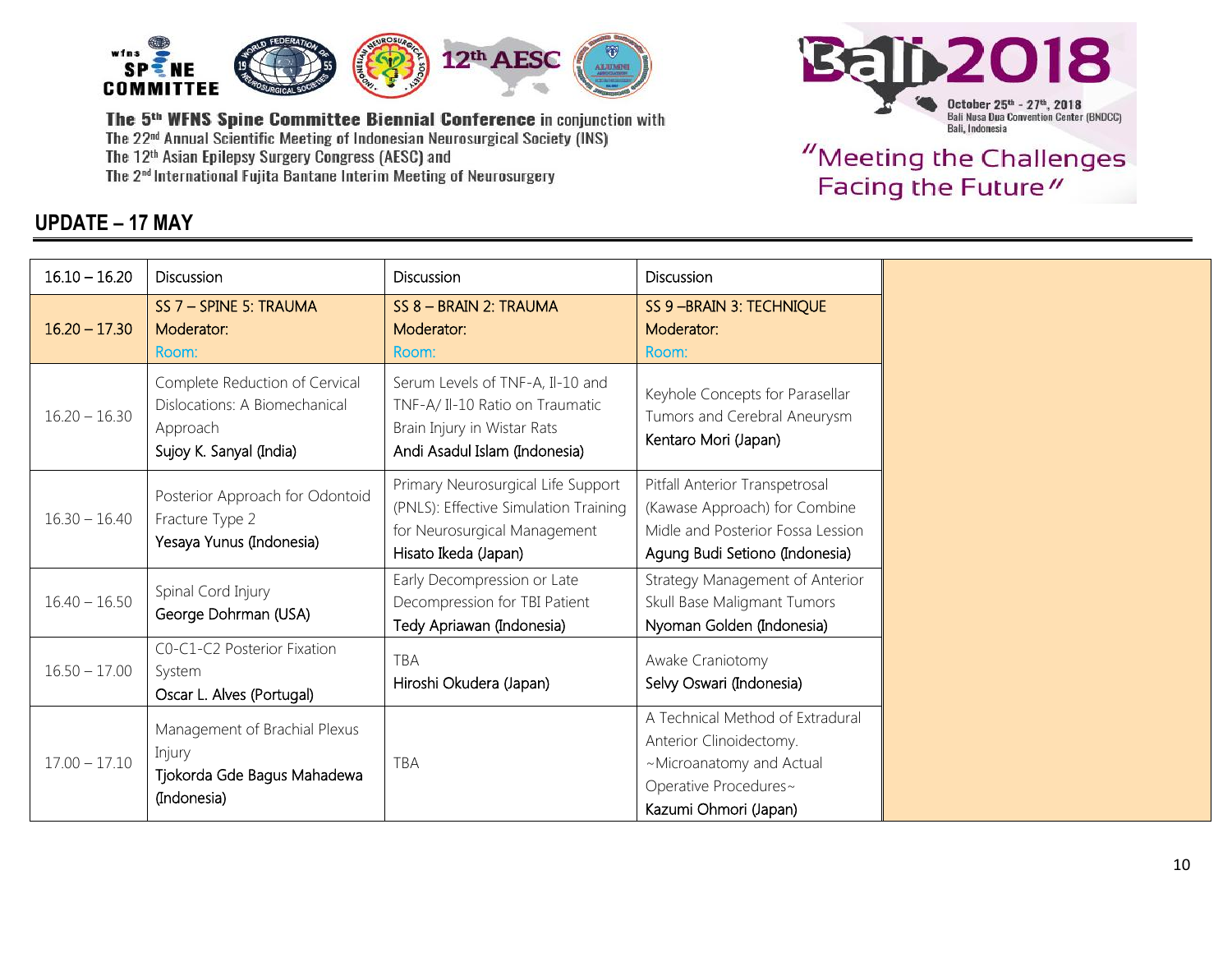



# "Meeting the Challenges Facing the Future"

#### **UPDATE – 17 MAY**

|                 |                              |                                      | One-and-A-Half Cavity Concept |  |
|-----------------|------------------------------|--------------------------------------|-------------------------------|--|
|                 |                              | The Influence of Decompressive       | for Single Nostril Endoscopic |  |
|                 | <b>TBA</b>                   | Craniectomy with Mesh on             | Endonasal Transsphenoidal     |  |
| $17.10 - 17.20$ | Happy Kurniawan Brotoarianto | Peridural Tissue of Wistar Mice with | Hypophysectomy; a Technical   |  |
|                 | (Indonesia)                  | Traumatic Brain Injury               | Report                        |  |
|                 |                              | I Wayan Niryana (Indonesia)          | Rahadian Indarto Susilo       |  |
|                 |                              |                                      | (Indonesia)                   |  |
| $17.20 - 17.30$ | <b>Discussion</b>            | <b>Discussion</b>                    | <b>Discussion</b>             |  |
| $19.00 - 22.00$ | <b>Cultural Dinner</b>       |                                      |                               |  |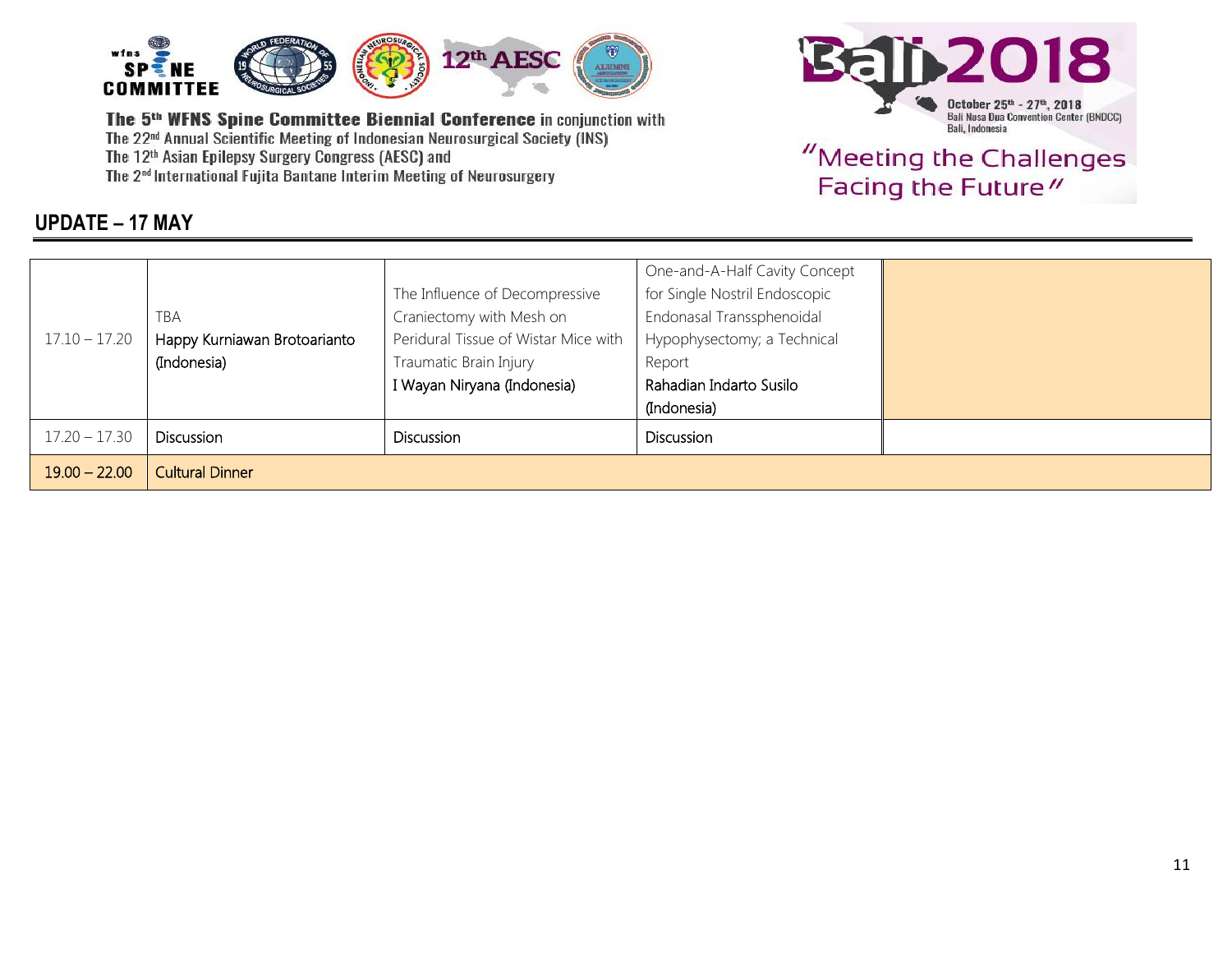

### **UPDATE – 17 MAY**

#### Day 3, Saturday, 27 October 2018



| 06.30           | Re-registration                                                                        |                             |                 |                                                                                      |  |
|-----------------|----------------------------------------------------------------------------------------|-----------------------------|-----------------|--------------------------------------------------------------------------------------|--|
| $07.00 - 08.00$ | Oral Presentation (Spine) 4                                                            | Oral Presentation (Spine) 5 |                 | Oral Presentation (Spine) 6                                                          |  |
| $08.00 - 09.00$ | Plenary Lecture 3<br>Moderator:<br>Room: NDH 3                                         |                             | $08.00 - 08.30$ | Opening Ceremony The 12 <sup>th</sup> Asian Epilepsy Surgery Congress<br>Room:       |  |
| $08.00 - 08.15$ | Anterior and Posterior Approach to Subaxial Cervical Spine<br>Maurizio Fornari (Italy) |                             |                 |                                                                                      |  |
| $08.15 - 08.30$ | Image-Guide Neurospine Surgery: Challenges and Solutions<br>Toshihiro Takami (Japan)   |                             | $08.30 - 09.00$ | <b>Presidential Lecture</b>                                                          |  |
| $08.30 - 08.45$ | Chiary Malformation<br>Sri Maliawan (Indonesia)                                        |                             |                 |                                                                                      |  |
| $08.45 - 09.00$ | TBA<br>Salman Y. Sharif (Pakistan)                                                     |                             |                 |                                                                                      |  |
| $09.00 - 10.00$ | Plenary Lecture 4<br>Moderator:<br>Room:                                               |                             |                 | Special Lecture 1                                                                    |  |
| $09.00 - 09.15$ | TBA<br>Wilco C. Peul (Netherland)                                                      |                             | $09.00 - 09.45$ | Minimum Invasive Epilepsy Surgery: Are We Delivering the<br><b>Expected Promise?</b> |  |
| $09.15 - 09.30$ | Anterior C1 C2 Fixation for Mobile AAD or Fracture Odontoid<br>Sushil Patkar (India)   |                             |                 | Gary Y. Mathern (Germany)                                                            |  |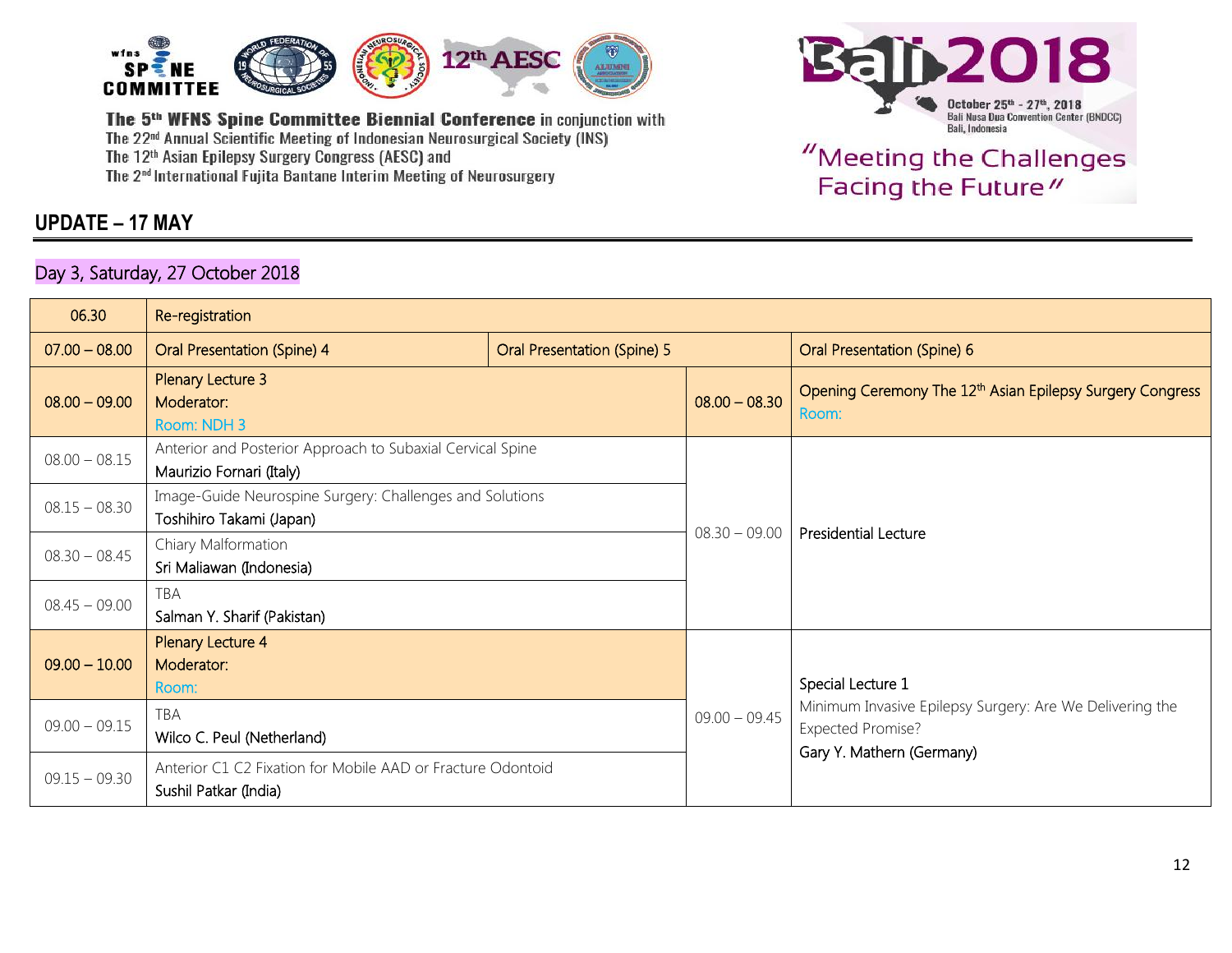

## **UPDATE – 17 MAY**



| $09.30 - 09.45$ | Achieving a Better Mechanical Stability in Osteoporotic Spine<br>Se-Hoon Kim (South Korea)                |                                                                                                                                  |                                                                                             |                 |                     |                                                      |
|-----------------|-----------------------------------------------------------------------------------------------------------|----------------------------------------------------------------------------------------------------------------------------------|---------------------------------------------------------------------------------------------|-----------------|---------------------|------------------------------------------------------|
| $09.45 - 10.00$ | C1 C2 Posterior Fixation<br>Eko Agus Subagio (Indonesia)                                                  |                                                                                                                                  |                                                                                             |                 |                     |                                                      |
| $10.00 - 10.30$ | <b>Coffee Break</b>                                                                                       |                                                                                                                                  |                                                                                             | $09.45 - 10.00$ | <b>Coffee Break</b> |                                                      |
| $10.30 - 11.40$ | SS 10 - SPINE 6: INFECTION<br>Moderator:<br>Room:                                                         | SS 11 - ENDOVASCULAR 2<br>Moderator:<br>Room:                                                                                    | SS 12 - TECHNIQUE<br>Moderator:<br>Room:                                                    |                 |                     |                                                      |
| $10.30 - 10.40$ | Follow up Patient Outcomes<br>on TBI using Euro QOL 5D 5L<br>Agung Budi Setiono<br>(Indonesia)            | Management of CCF In Fac.<br>of Medicine Padjajaran<br>Univeristy / Hasan Sadikin<br>General Hospital<br>Achmad Adam (Indonesia) | Role of Spinal Navigation (O-arm)<br>in Lumar Fusion Procedures<br>Kresimir Rotim (Croatia) |                 |                     | Special Lecture 2                                    |
| $10.40 - 10.50$ | Surgical Strategy for Spinal<br>Infection and Osteoporosis,<br>How I do It?<br>Muhammad Faris (Indonesia) | <b>TBA</b><br>Harsan (Indonesia)                                                                                                 | MIS spinal fixation using O-arm<br>Nobuyuki Shimokawa (Japan)                               |                 | $10.00 - 10.30$     | Temporal Lobe Epilepsies<br>Michiharu Moreno (Japan) |
| $10.50 - 11.00$ | Algorithm of Post Opertive<br>Spine Infection<br>Erliano Sufarnap (Indonesia)                             | Hybrid Treatment for<br>Large/Giant Cerebral<br>Aneurysm<br>Shinichi Yoshimura (Japan)                                           | Anterior Cervical Approach<br>Ridha Dharmajaya (Indonesia)                                  |                 |                     |                                                      |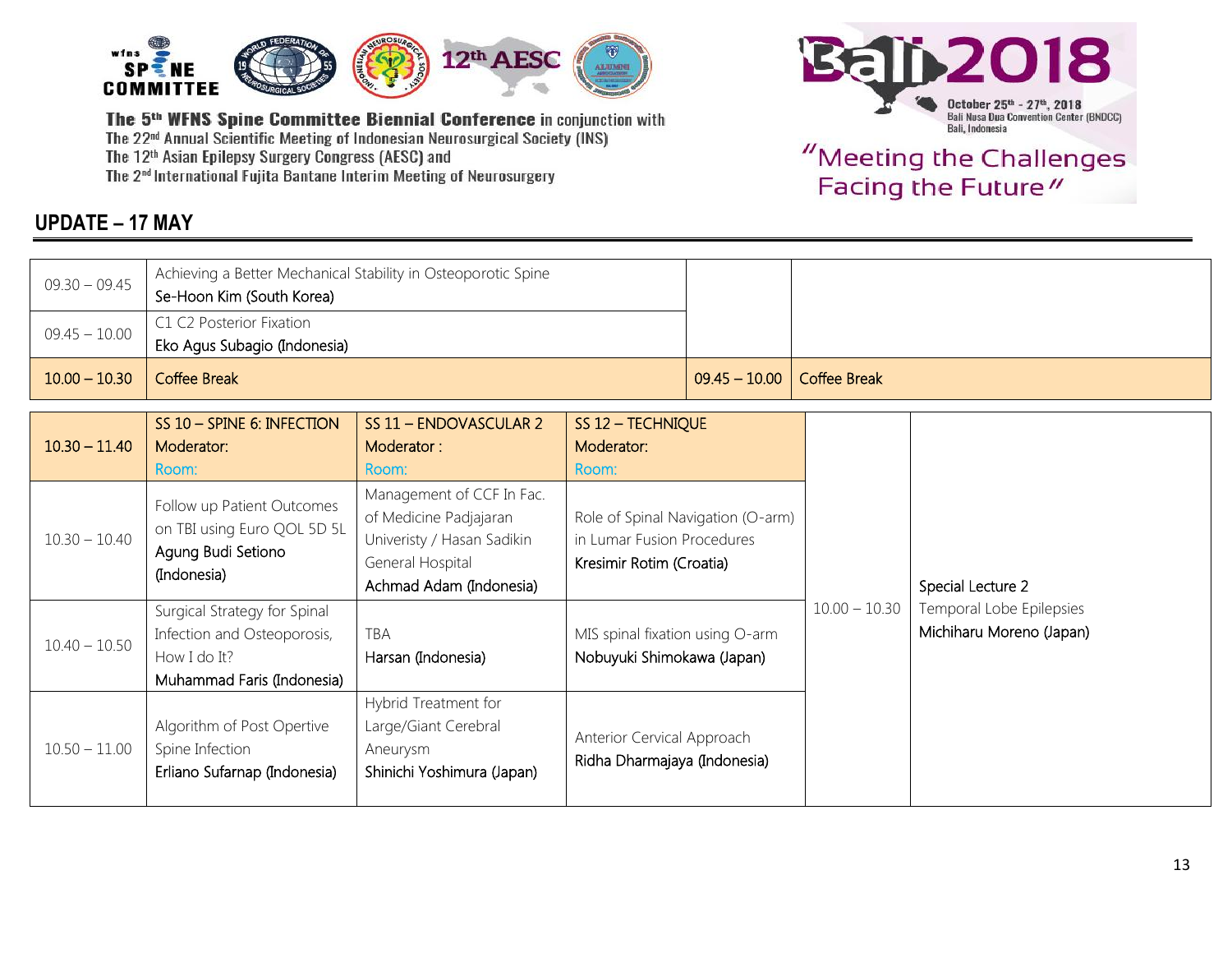

## **UPDATE – 17 MAY**



| $11.00 - 11.10$ | Surgical Management for<br>Thoracic Spinal Tuberculosis<br>M. Sabri Ibrahim (Indonesia)               | Embolization of Brain Arterial<br>Venous Malformation<br>Wismaji Sadewo (Indonesia)                                | Result of Early High Flow bypass<br>& Trapping for Ruptured Blood<br>Blister Like ICA Aneurysms<br>Hiroko Kurita (Japan) |                 |                    |
|-----------------|-------------------------------------------------------------------------------------------------------|--------------------------------------------------------------------------------------------------------------------|--------------------------------------------------------------------------------------------------------------------------|-----------------|--------------------|
| $11.10 - 11.20$ | Lumbar Disco genic Pain<br>Diagnostic and Treatment<br>Strategy<br>Alfred Sutrisno Lim<br>(Indonesia) | Acute Ischemic Stroke<br>Intervention<br>Affan Priyambodo Permana<br>(Indonesia)                                   | Microsurgical Treatment of Spinal<br>Arteriovenous Fistulas and<br>Malformation<br>Keisuke Takai (Japan)                 |                 |                    |
| $11.20 - 11.30$ | 100 Case Microdisectomy<br>What I Learn?<br>Subrady Leo (Indonesia)                                   | Spinal Vascular Malformation<br>Nur Setiawan Suroto<br>(Indonesia)                                                 | TBA                                                                                                                      |                 |                    |
| $11.30 - 11.40$ | Discussion                                                                                            | <b>Discussion</b>                                                                                                  | Discussion                                                                                                               |                 |                    |
| $11.40 - 12.50$ | SS $13$ – SPINE 7:<br><b>MISCELLANEOUS</b><br>Moderator:<br>Room:                                     | SS 14 - FUNCTIONAL<br>Moderator:<br>Room:                                                                          | SS 15 - MISCELLANEOUS<br>Moderator:<br>Room:                                                                             |                 |                    |
| $11.40 - 11.50$ | Intrudural Extraedullar<br>Tumors- How I do It?<br>Kresimir Rotim (Croatia)                           | How to make MVD Safe &<br>Efficacious - Personal<br>Experience Gained Through<br>5120 Cases<br>Weiguo Zhao (China) | <b>TBA</b><br>Endro Basuki (Indonesia)                                                                                   | $10.30 - 11.30$ | Related Free Paper |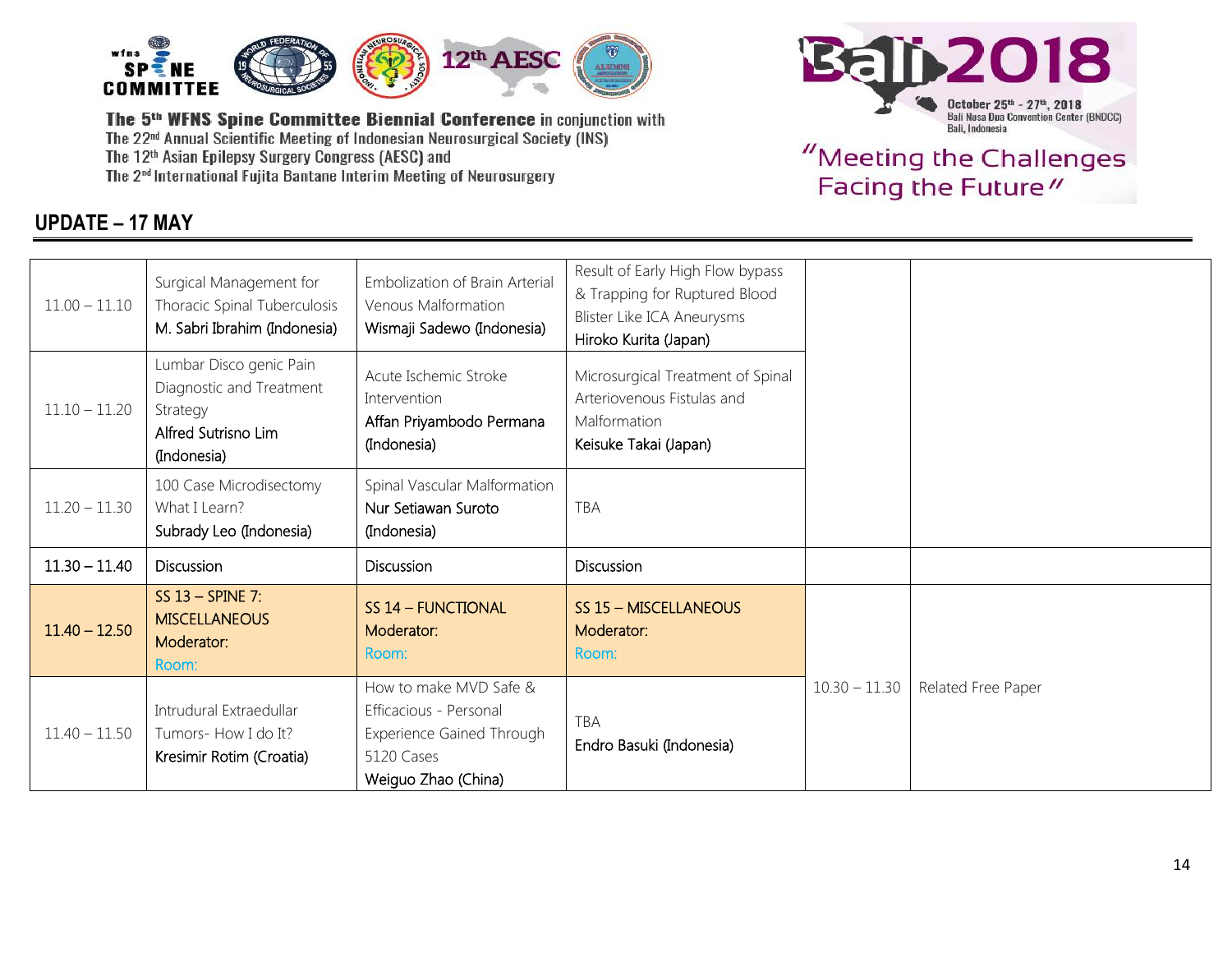

### **UPDATE – 17 MAY**



| $11.50 - 12.00$ | TBA<br>Moh Mohi Eldien (Egypt)                                                                                                                                                                                      | Osteoplastic Procedures for<br>Front temporal Craniotomy<br>Yasuhiro Sanada (Japan)                 | TBA<br>Eko Prasetyo (Indonesia)                                 |                 |                                                                            |
|-----------------|---------------------------------------------------------------------------------------------------------------------------------------------------------------------------------------------------------------------|-----------------------------------------------------------------------------------------------------|-----------------------------------------------------------------|-----------------|----------------------------------------------------------------------------|
| $12.00 - 12.10$ | Kinematic Study of TI Slope<br>Changes in Patients with<br>Cervical Spondylosis<br>Myelopathy versus<br>Ossification of the Posterior<br>Longitudinal Ligament after<br>Laminoplasty<br>Farid Yudhoyono (Indonesia) | Evaluasi Genicular Block<br>dengan RF pada Nyeri Sendi<br>Lutut<br>Agus Turchan (Indonesia)         | TBA<br>Joni Wahyuhadi (Indonesia)                               | $11.30 - 12.30$ | Lunch Symposium<br>Vagal Nerve Stimulations (VNS)<br>Kensuke Kawai (Japan) |
| $12.10 - 12.20$ | Spina Bifida Tethered Cord<br>Dewa Putu Wisnu Wardhana<br>(Indonesia)                                                                                                                                               | Micro vascular<br>Decompression with Key<br>Hole Craniotomy<br>Yasuhiro Sanada (Japan)              | Cervical Spine Tumor Surgery<br>Rully Hanafi Dahlan (Indonesia) |                 |                                                                            |
| $12.20 - 12.30$ | TBA<br>Wiyawan Manusubroto                                                                                                                                                                                          | Stereotactic Surgery in<br>Parkinson, Tremor and<br>Dystonia<br>Achmad Fahmi Ba'abud<br>(Indonesia) | <b>TBA</b><br>Ali Shahab (Indonesia)                            |                 |                                                                            |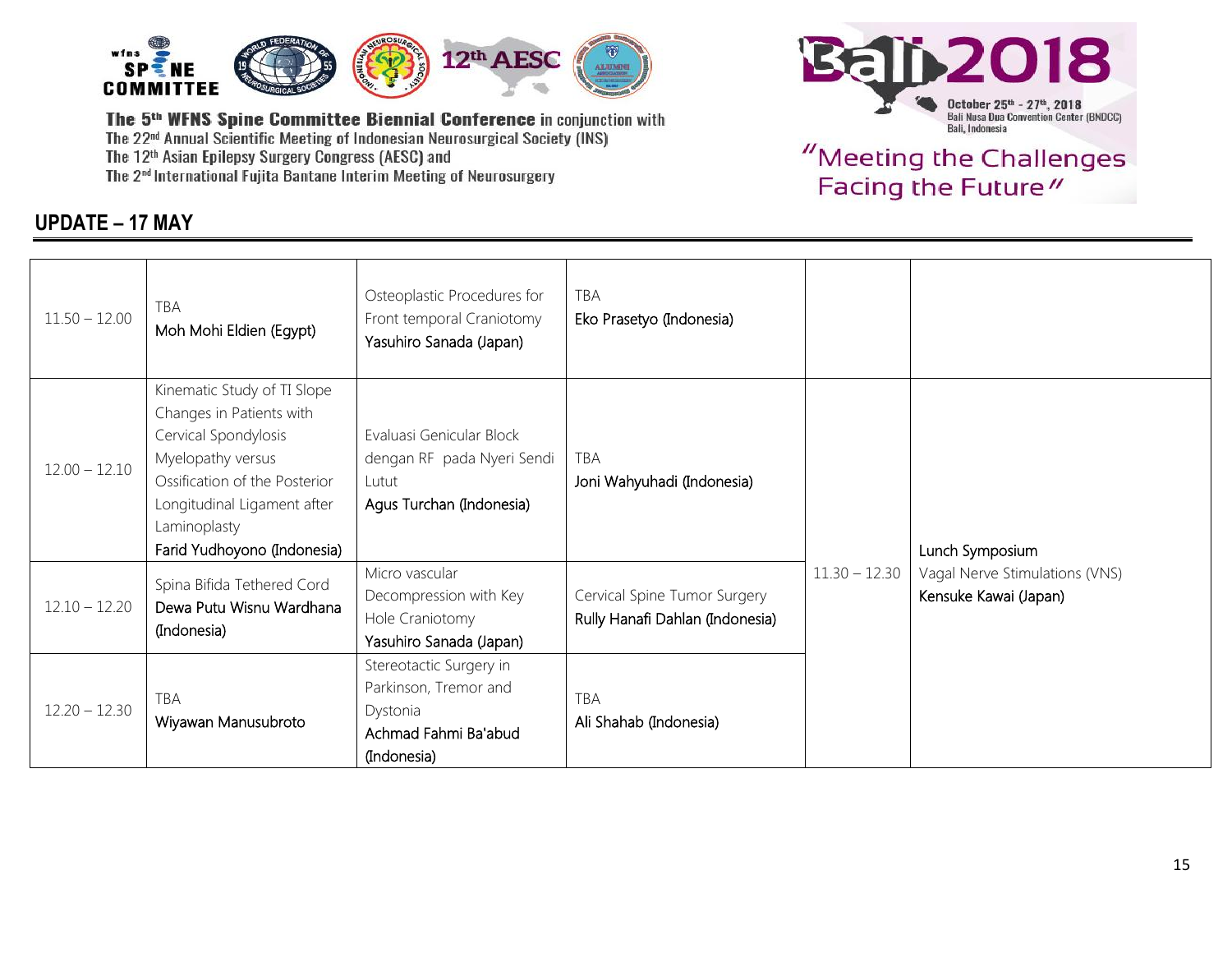

### **UPDATE – 17 MAY**



| $12.30 - 12.40$ | <b>TBA</b><br>Pandu Wicaksono                                                               | Secondary Trigeminal<br>Neuralgia: Clinical Feature &<br>Surgical Result<br>Weiguo Zhao (China) | TBA<br>Ferry Senjaya (Indonesia)                                                            |                 |                                                                              |
|-----------------|---------------------------------------------------------------------------------------------|-------------------------------------------------------------------------------------------------|---------------------------------------------------------------------------------------------|-----------------|------------------------------------------------------------------------------|
| $12.40 - 12.50$ | <b>Discussion</b>                                                                           | <b>Discussion</b>                                                                               | Discussion                                                                                  |                 |                                                                              |
| $12.50 - 13.30$ | <b>Lunch Break</b>                                                                          |                                                                                                 | <b>WFNS Spine Meeting</b>                                                                   | $12.30 - 13.30$ | <b>Lunch Break</b>                                                           |
| $13.30 - 14.40$ | SS 16 - VASCULAR 2:<br><b>ENDOVASCULAR</b><br>Moderator:<br>Room:                           | SS $17 - SPINE 7$ :<br>Moderator:<br>Room:                                                      | SS 18 - MINIMAL INVASIVE 2<br>Moderator:<br>Room:                                           | $13.30 - 14.30$ | Special Lecture 3<br>Extra Temporal Lobe Epilepsies<br>Guo Ming Luan (China) |
| $13.40 - 13.50$ | Surgery for Cerebral AVM<br>Yoko Kato (Japan)                                               | TBA<br>Sevline Estethia O.<br>(Indonesia)                                                       | Endoscopy for Sellae Region<br>Lession<br>Roland Sidabutar (Indonesia)                      |                 |                                                                              |
| $13.50 - 14.00$ | Multimodality Treatment for<br>Large & Giant Aneurysm<br>Nur Setiawan Suroto<br>(Indonesia) | <b>TBA</b><br>Wawan Mulyawan<br>(Indonesia)                                                     | Challenges and Complication in<br>Minimal Invasive Spine Surgery<br>Deepak Bhangale (India) |                 |                                                                              |
| $14.00 - 14.10$ | Endovascular Therapy for<br>Intracranial Atherosclerosis<br>Shinichi Yoshimura (Japan)      | TBA<br>Novan Krisno Aji (Indonesia)                                                             | Minimal Invasive Strategy in<br>Spontaneous ICH<br>Arie Ibrahim (Indonesia)                 |                 |                                                                              |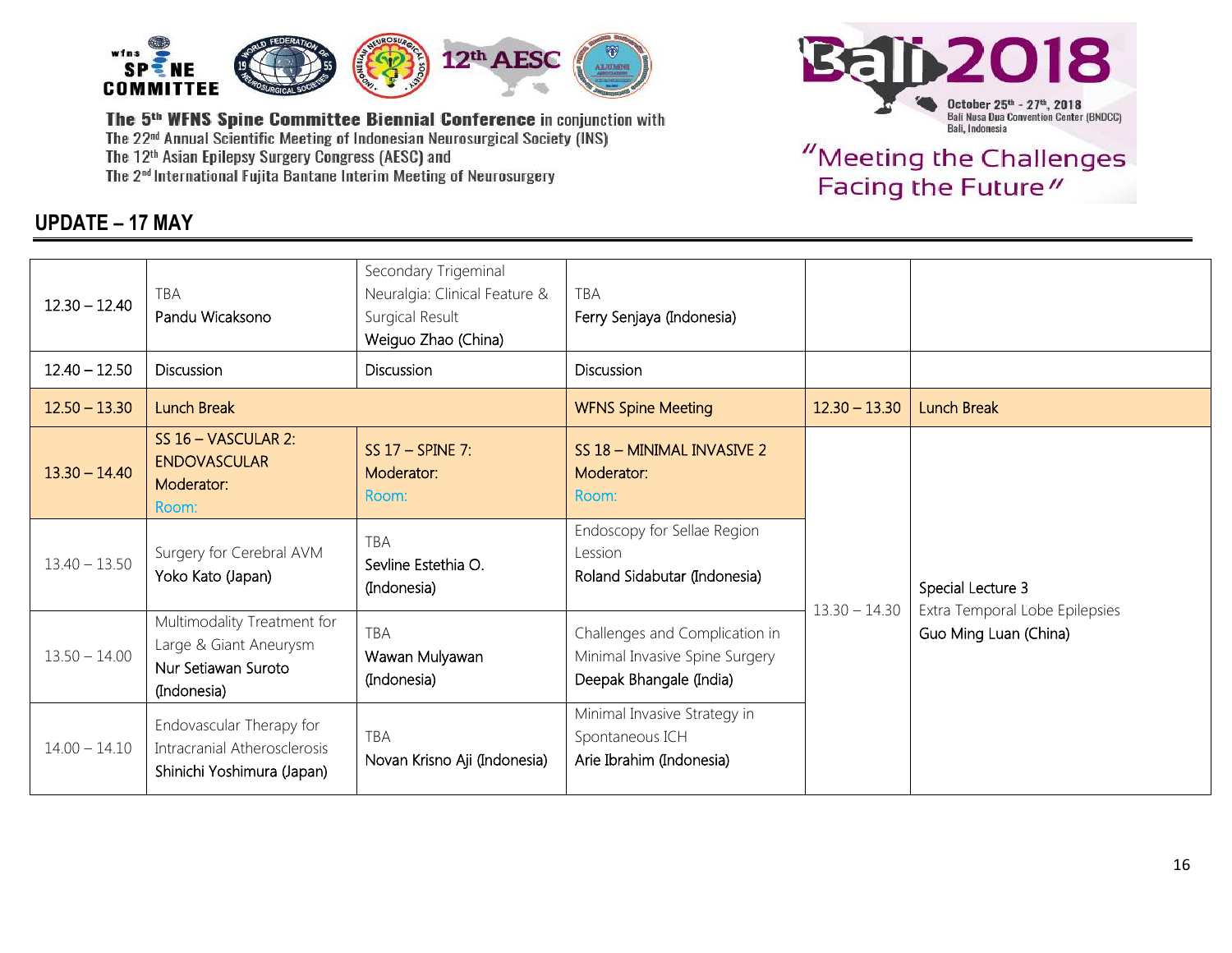

## **UPDATE – 17 MAY**



|                 | Trans cavernous Approach              |                                 | Minimal Invasive TLIF: Clinico-     |                 |                    |
|-----------------|---------------------------------------|---------------------------------|-------------------------------------|-----------------|--------------------|
| $14.10 - 14.20$ | for Cavernous Aneurysm &              | TBA                             | Radiological Assesment Safety       |                 |                    |
|                 | Tumors                                | Fadhil (Indonesia)              | and Reability                       |                 |                    |
|                 | Kentaro Mori (Japan)                  |                                 | Deepak Bhangale (India)             |                 |                    |
|                 | Lessons Learnt from 200               | <b>TBA</b>                      |                                     |                 |                    |
| $14.20 - 14.30$ | Battles Against Cerebral              | I Nyoman Gde Wahyudana          | TBA                                 |                 |                    |
|                 | <b>AVMs</b>                           | (Indonesia)                     | Asra Al Fauzi (Indonesia)           |                 |                    |
|                 | Hiroko Kurita (Japan)                 |                                 |                                     |                 |                    |
|                 | How to Manage Intracerebral           | TBA                             |                                     |                 |                    |
| $14.30 - 14.40$ | Hematoma: Concept and<br>Novel Method | Bambang Priyanto                | <b>TBA</b>                          |                 |                    |
|                 | Motohiro Morioka (Japan)              | (Indonesia)                     | Abdul Hafid Bajamal (Indonesia)     |                 |                    |
|                 |                                       |                                 |                                     |                 |                    |
| $14.40 - 14.50$ | <b>Discussion</b>                     | <b>Discussion</b>               | <b>Discussion</b>                   |                 |                    |
|                 | SS 19 - PEDIATRIC                     | $SS 20 -$                       | $SS 21 -$                           |                 |                    |
| $14.30 - 15.30$ | Moderator:                            | Moderator:                      | Moderator:                          |                 |                    |
|                 | Room:                                 | Room:                           | Room:                               |                 |                    |
| $14.30 - 14.40$ |                                       | Anterior Corpectomy             | Preoperative Embolization as a      |                 |                    |
|                 |                                       | Thoracolumbar with and          | Brain Tumor's Resection Strategy    | $14.30 - 15.30$ | Related Free Paper |
|                 | Pediatric Endoscopic                  | without Posterior Stabilization | in a Young Woman with No            |                 |                    |
|                 | Samsul Ashari (Indonesia)             | Anterior First? In Posterior    | Neurological Deficits: a Case       |                 |                    |
|                 |                                       | Sahat Edison Sitorus            | Report                              |                 |                    |
|                 |                                       | (Indonesia)                     | Bilzardy Ferry Zulkifli (Indonesia) |                 |                    |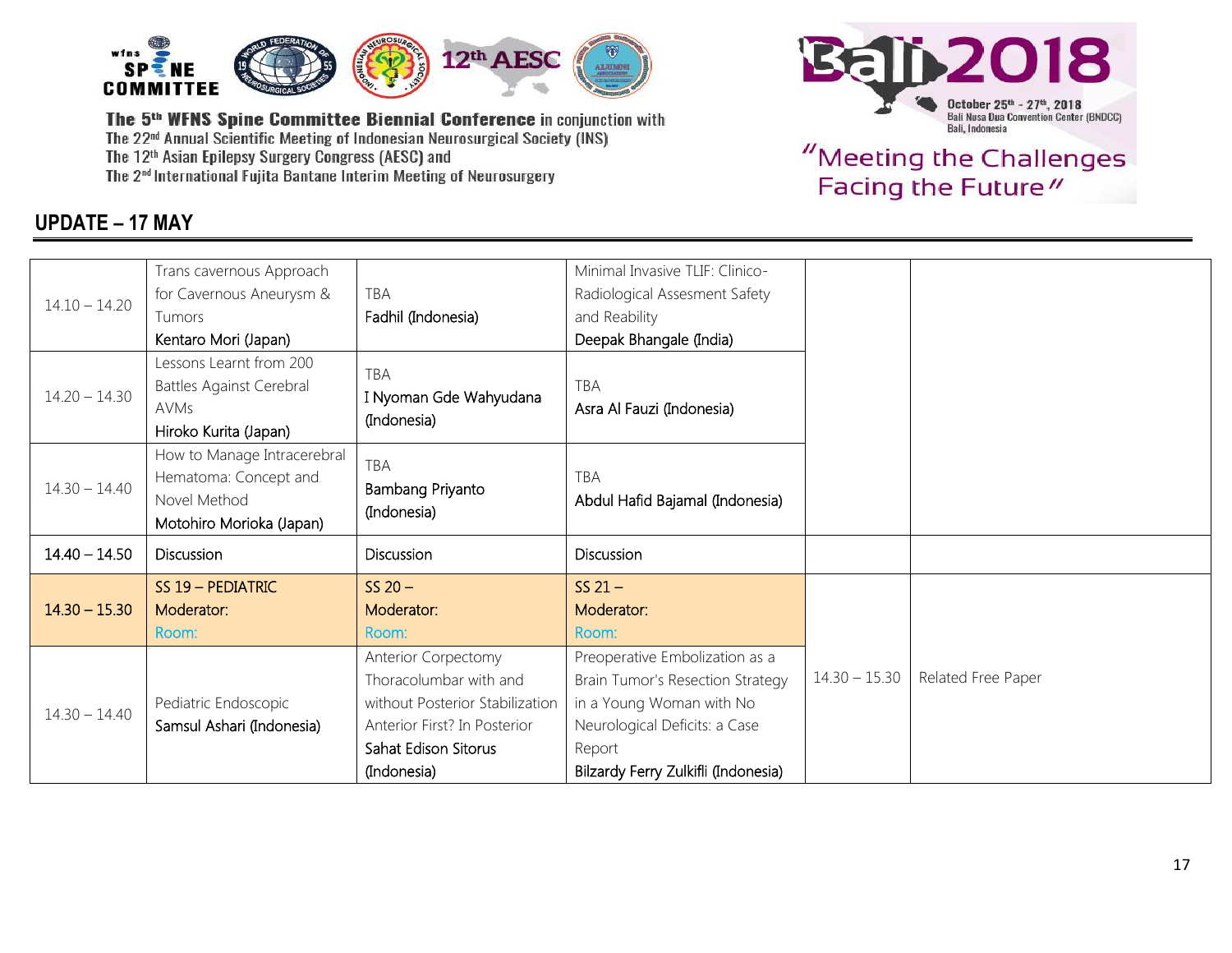

## **UPDATE – 17 MAY**



| $14.40 - 14.50$ | Curative Resection for<br>Lesional Epilepsy in Children<br>Azmi Alias (Malaysia)                                             | Fail Back Surgery Syndrome<br>Muhammad Faris (Indonesia)                                                                     | <b>TBA</b><br>Suzy Indarti (Indonesia) |                 |                                                                                  |
|-----------------|------------------------------------------------------------------------------------------------------------------------------|------------------------------------------------------------------------------------------------------------------------------|----------------------------------------|-----------------|----------------------------------------------------------------------------------|
| $14.50 - 15.00$ | <b>TBA</b><br>Mirna Sobana Adriansyah<br>(Indonesia)                                                                         | Mixed Pain Concept in<br>Chronic Low Back Pain<br>Eka Widyadharma<br>(Indonesia)                                             | <b>TBA</b><br>Mahyudanil (Indonesia)   |                 |                                                                                  |
| $15.00 - 15.10$ | Tentang Penelitian Stem Cell<br>Endogen pada Hidrosefalus<br>Menggunakan Hewan Model<br>Wihasto Suryaningtyas<br>(Indonesia) | TBA<br>Tjokorda Agung Senapathi<br>(Indonesia)                                                                               | <b>TBA</b>                             |                 |                                                                                  |
| $15.10 - 15.20$ | Do's and Don'ts in Micro<br>vascular Decompression<br>Surgery<br>Ahmad Imron (Indonesia)                                     | <b>TBA</b><br>Irwan Barlian Immadoel Haq<br>(Indonesia)                                                                      | <b>TBA</b>                             |                 |                                                                                  |
| $15.20 - 15.30$ | Neurosurgical Aspect in<br>Syndromic Craniosynostosis<br>M. Arifin Parenrengi<br>(Indonesia)                                 | <b>Starting Comprehensive</b><br>Epilepsy in Surabaya<br>Challenge, Opportunity and<br>Strategy<br>Heri Subianto (Indonesia) | <b>TBA</b><br>Zaky Bajamal (Indonesia) |                 |                                                                                  |
| $15.30 - 16.30$ | <b>Special Lecture</b><br>Moderator:<br>Room:                                                                                |                                                                                                                              |                                        | $15.30 - 16.30$ | Special Lecture 4<br>Non-Surgical Focus Ablations<br>Jin Woo Chang (South Korea) |